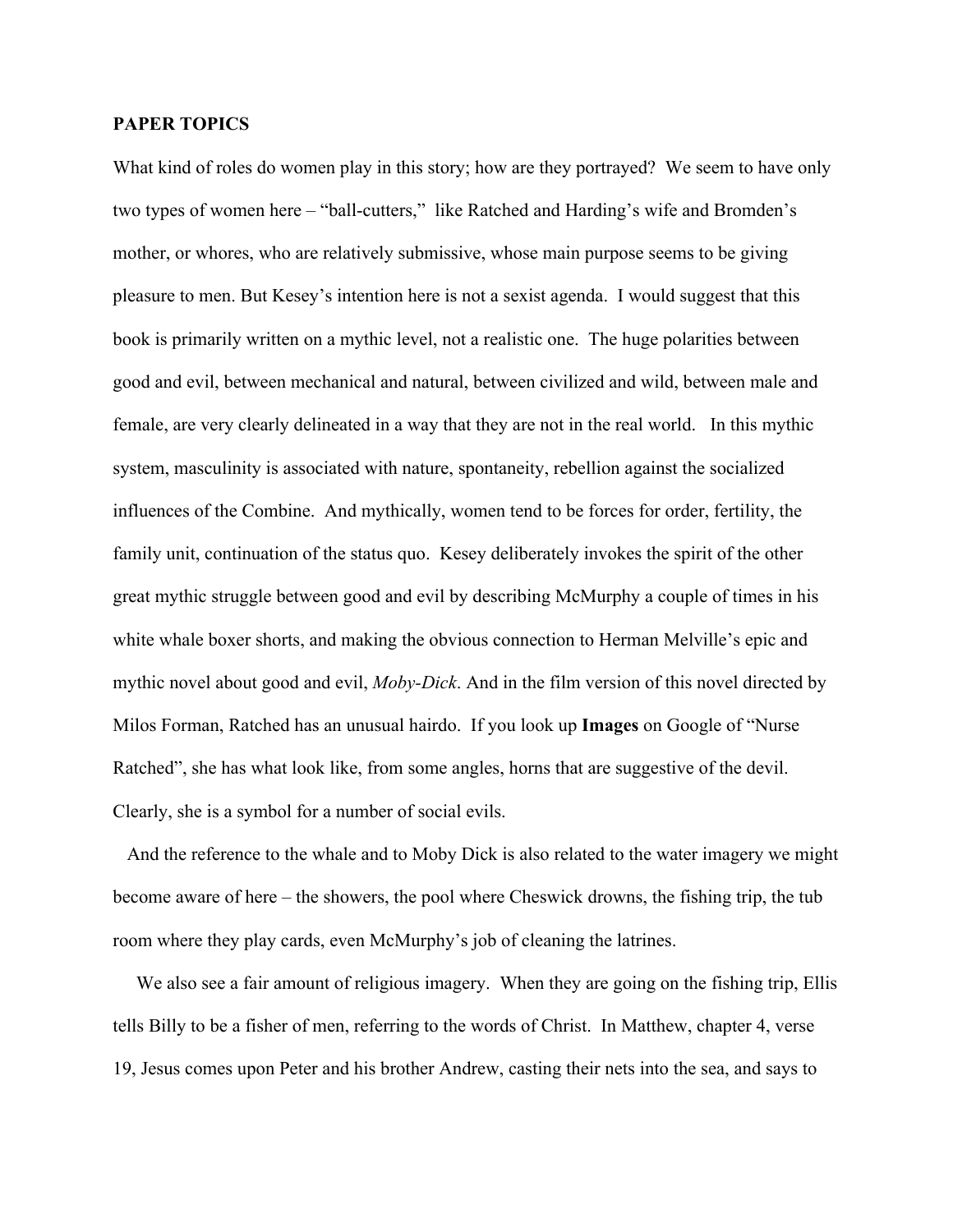them, "Follow, and I will make you fishers of men." The apostles, then, become his followers so they can continue to spread the word of God. Like Jesus does, McMurphy tests them on that trip, teaching them to take care of themselves when he is gone. Some other obvious ones include McMurphy on the electro shock table, with his arms outstretched, asking the attendant if he gets a crown of thorns. When Bromden and McMurphy are (p. 264) up on the disturbed ward, one of the patients says to McMurphy, "I wash my hands of the whole deal" which may remind us of what Pontius Pilate said regarding the fate of his prisoner, Jesus. And McMurphy may be seen as a Christ figure on a certain level, in that he sacrifices everything, even his life, for his friends, for the greater good.

 On p. 304, Ratched accuses McMurphy of playing God after Billy Bibbitt kills himself, and Bromden notes on the same page that "It was OUR need that was making him do this," again suggesting that McMurphy is deliberately sacrificing himself for them.

 And when Bromden finally breaks the window, Kesey says, p. 310, "The glass splashed out in the moon, like a bright cold water baptizing the sleeping earth," a suggestion of Bromden's rebirth. And his recovery is central to the story because he is a highly symbolic figure. He's been here the longest, and based on that, we might assume that he is the inmate farthest from recovery. He is, as a Native American, the one most closely identified with nature, and this idea of nature versus civilization is a running theme throughout the novel. And because Bromden is part of an ethnic minority, he is the one most subject to victimization, of society's repression of natural impulses. Yet he is also the one with the most potential strength, just by virtue of his physical size, and we see that strength enabling him to finally escape.

 There is also the theme of real versus metaphoric size and what that really means. Bromden describes Ratched several times in terms of her strength and size; early in the text, when she gets